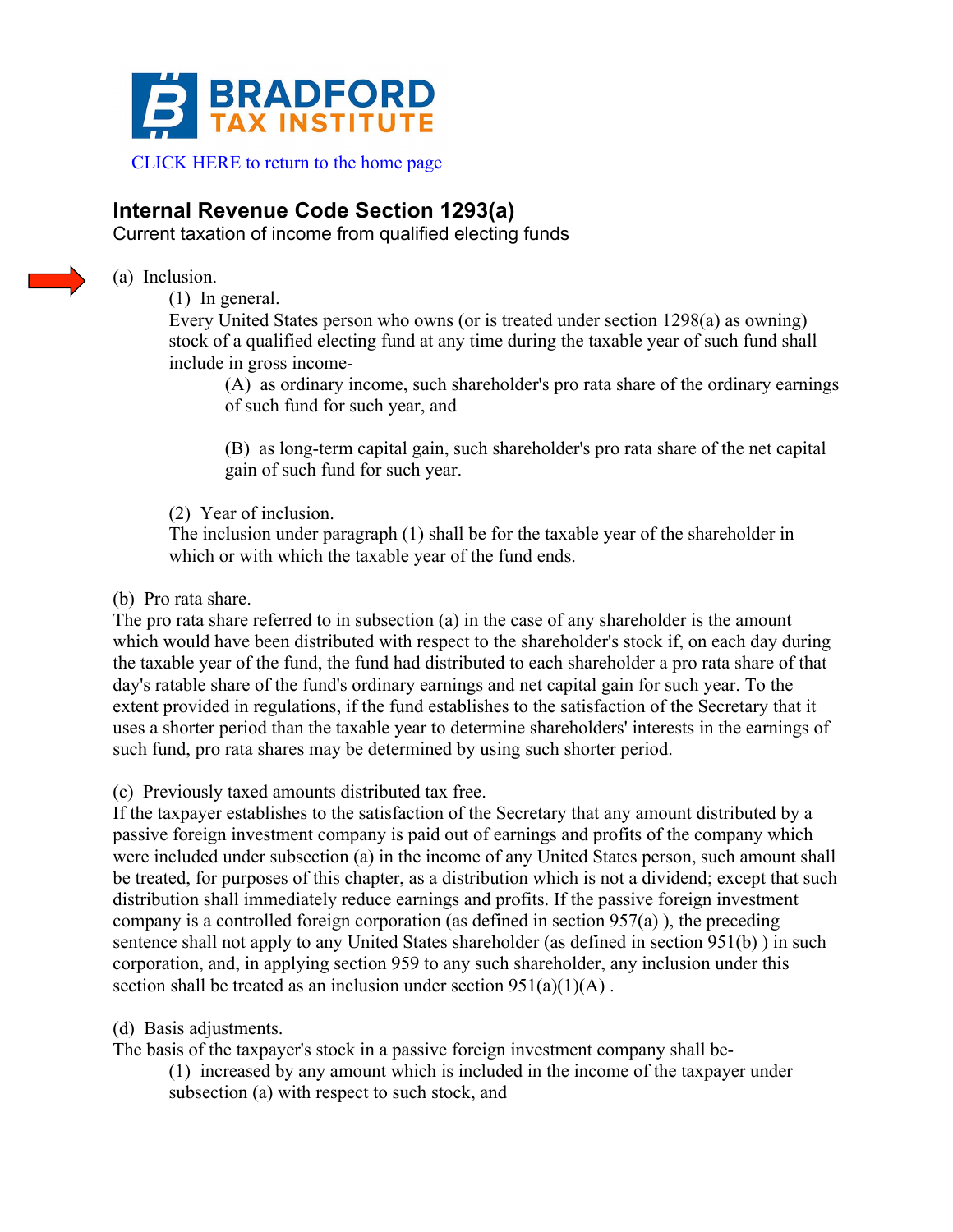(2) decreased by any amount distributed with respect to such stock which is not includible in the income of the taxpayer by reason of subsection (c) .

A similar rule shall apply also in the case of any property if by reason of holding such property the taxpayer is treated under section 1298(a) as owning stock in a qualified electing fund.

(e) Ordinary earnings.

For purposes of this section -

(1) Ordinary earnings.

The term "ordinary earnings" means the excess of the earnings and profits of the qualified electing fund for the taxable year over its net capital gain for such taxable year.

(2) Limitation on net capital gain.

A qualified electing fund's net capital gain for any taxable year shall not exceed its earnings and profits for such taxable year.

(3) Determination of earnings and profits.

The earnings and profits of any qualified electing fund shall be determined without regard to paragraphs  $(4)$ ,  $(5)$ , and  $(6)$  of section  $312(n)$ . Under regulations, the preceding sentence shall not apply to the extent it would increase earnings and profits by an amount which was previously distributed by the qualified electing fund.

(f) Foreign tax credit allowed in the case of 10-percent corporate shareholder. For purposes of section 960 -

(1) any amount included in the gross income under subsection (a) shall be treated as if it were included under section 951(a) ,

(2) any amount excluded from gross income under subsection (c) shall be treated in the same manner as amounts excluded from gross income under section 959 , and

(3) a domestic corporation which owns (or is treated under section 1298(a) as owning) stock of a qualified electing fund shall be treated in the same manner as a United States shareholder of a controlled foreign corporation (and such qualified electing fund shall be treated in the same manner as such controlled foreign corporation) if such domestic corporation meets the stock ownership requirements of subsection (a) or (b) of section 902 (as in effect before its repeal) with respect to such qualified electing fund.

## (g) Other special rules.

(1) Exception for certain income.

For purposes of determining the amount included in the gross income of any person under this section , the ordinary earnings and net capital gain of a qualified electing fund shall not include any item of income received by such fund if-

(A) such fund is a controlled foreign corporation (as defined in section 957(a) ) and such person is a United States shareholder (as defined in section 951(b) ) in such fund, and

(B) such person establishes to the satisfaction of the Secretary that-